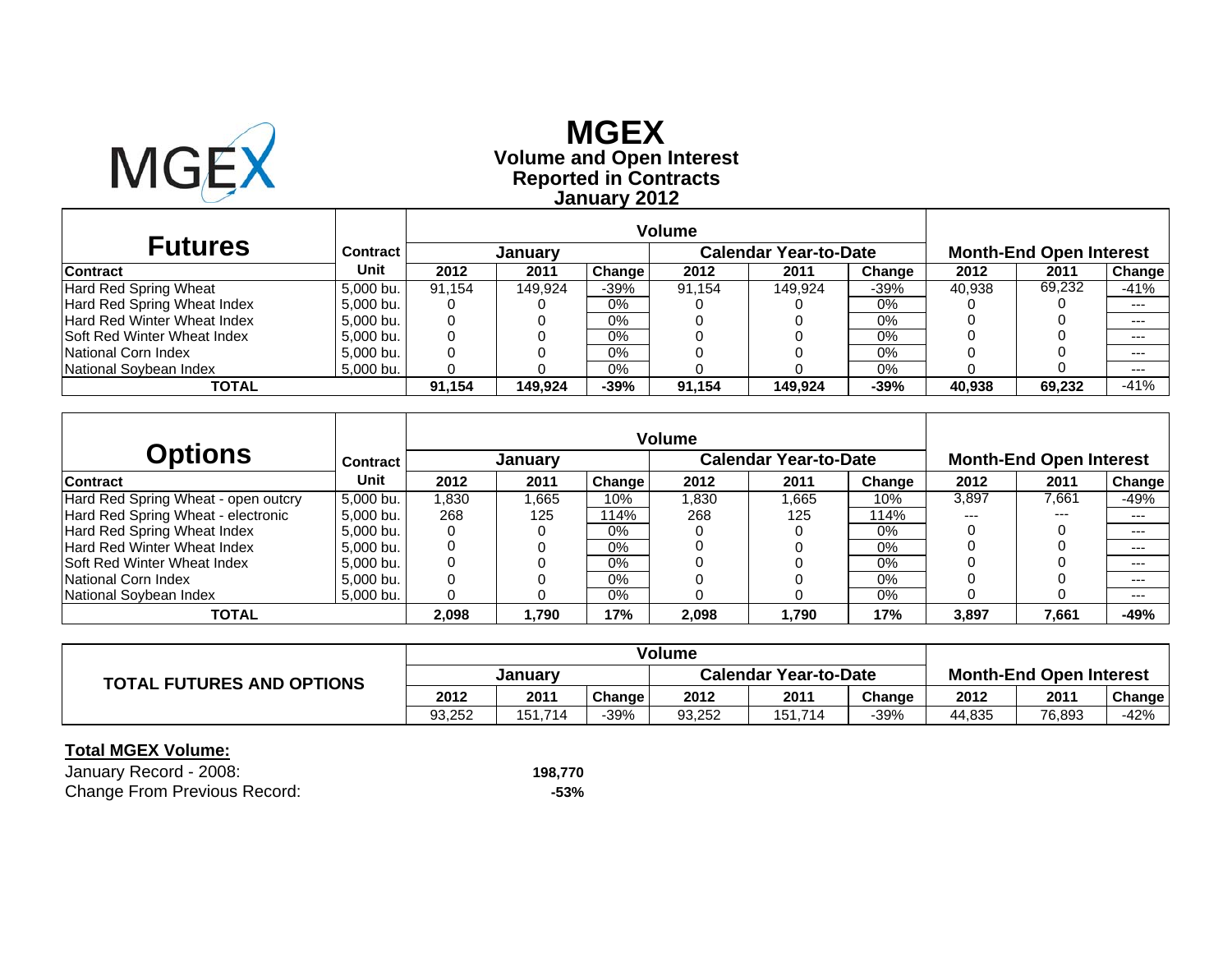

# **Reported in Contracts Volume and Open Interest MGEX February 2012**

| <b>Futures</b>                      | Contract  |         | <b>February</b> |        |         | <b>Calendar Year-to-Date</b> |        |        | <b>Month-End Open Interest</b> |        |
|-------------------------------------|-----------|---------|-----------------|--------|---------|------------------------------|--------|--------|--------------------------------|--------|
| <b>Contract</b>                     | Unit      | 2012    | 2011            | Change | 2012    | 2011                         | Change | 2012   | 2011                           | Change |
| Hard Red Spring Wheat               | 5.000 bu. | 114.782 | 217.681         | -47%   | 205,936 | 367,605                      | -44%   | 35,837 | 65.467                         | -45%   |
| Hard Red Spring Wheat Index         | 5.000 bu. |         |                 | $0\%$  |         |                              | 0%     |        |                                | $---$  |
| Hard Red Winter Wheat Index         | 5.000 bu. | 0       |                 | $0\%$  |         |                              | 0%     |        |                                | $---$  |
| <b>ISoft Red Winter Wheat Index</b> | 5,000 bu. |         |                 | $0\%$  |         |                              | 0%     |        |                                | $---$  |
| National Corn Index                 | 5.000 bu. |         |                 | $0\%$  |         |                              | 0%     |        |                                | $---$  |
| National Sovbean Index              | 5,000 bu. |         |                 | $0\%$  |         |                              | 0%     |        |                                | $---$  |
| TOTAL                               |           | 114.782 | 217.681         | $-47%$ | 205,936 | 367,605                      | $-44%$ | 35,837 | 65,467                         | $-45%$ |

|                                     |                 |       |                 |        | <b>Volume</b> |                              |        |         |                                |        |
|-------------------------------------|-----------------|-------|-----------------|--------|---------------|------------------------------|--------|---------|--------------------------------|--------|
| <b>Options</b>                      | <b>Contract</b> |       | <b>February</b> |        |               | <b>Calendar Year-to-Date</b> |        |         | <b>Month-End Open Interest</b> |        |
| <b>Contract</b>                     | Unit            | 2012  | 2011            | Change | 2012          | 2011                         | Change | 2012    | 2011                           | Change |
| Hard Red Spring Wheat - open outcry | 5.000 bu.       | 1,616 | 4.388           | -63%   | 3.446         | 6.053                        | $-43%$ | 2.141   | 5,023                          | -57%   |
| Hard Red Spring Wheat - electronic  | 5.000 bu.       | 477   | 668             | -29%   | 745           | 793                          | -6%    | $- - -$ | $- - -$                        | $---$  |
| Hard Red Spring Wheat Index         | 5.000 bu.       |       |                 | $0\%$  |               |                              | 0%     |         |                                | $--$   |
| Hard Red Winter Wheat Index         | 5.000 bu.       |       |                 | 0%     |               |                              | 0%     |         |                                | $---$  |
| <b>Soft Red Winter Wheat Index</b>  | 5.000 bu.       |       |                 | $0\%$  |               |                              | 0%     |         |                                | $--$   |
| National Corn Index                 | 5.000 bu.       | 0     |                 | $0\%$  |               |                              | 0%     |         |                                | $---$  |
| National Sovbean Index              | 5,000 bu.       |       |                 | $0\%$  |               |                              | 0%     |         |                                | $--$   |
| TOTAL                               |                 | 2,093 | 5,056           | $-59%$ | 4,191         | 6.846                        | $-39%$ | 2.141   | 5,023                          | $-57%$ |

|                                  | <b>Volume</b>   |         |        |                              |         |        |                                |        |        |
|----------------------------------|-----------------|---------|--------|------------------------------|---------|--------|--------------------------------|--------|--------|
| <b>TOTAL FUTURES AND OPTIONS</b> | <b>February</b> |         |        | <b>Calendar Year-to-Date</b> |         |        | <b>Month-End Open Interest</b> |        |        |
|                                  | 2012            | 2011    | Change | 2012                         | 2011    | Change | 2012                           | 2011   | Change |
|                                  | 116.875         | 222.737 | $-48%$ | 210.127                      | 374.451 | -44%   | 37.978                         | 70.490 | -46%   |

| February Record - 2011:             | 222,737 |
|-------------------------------------|---------|
| <b>Change From Previous Record:</b> | -48%    |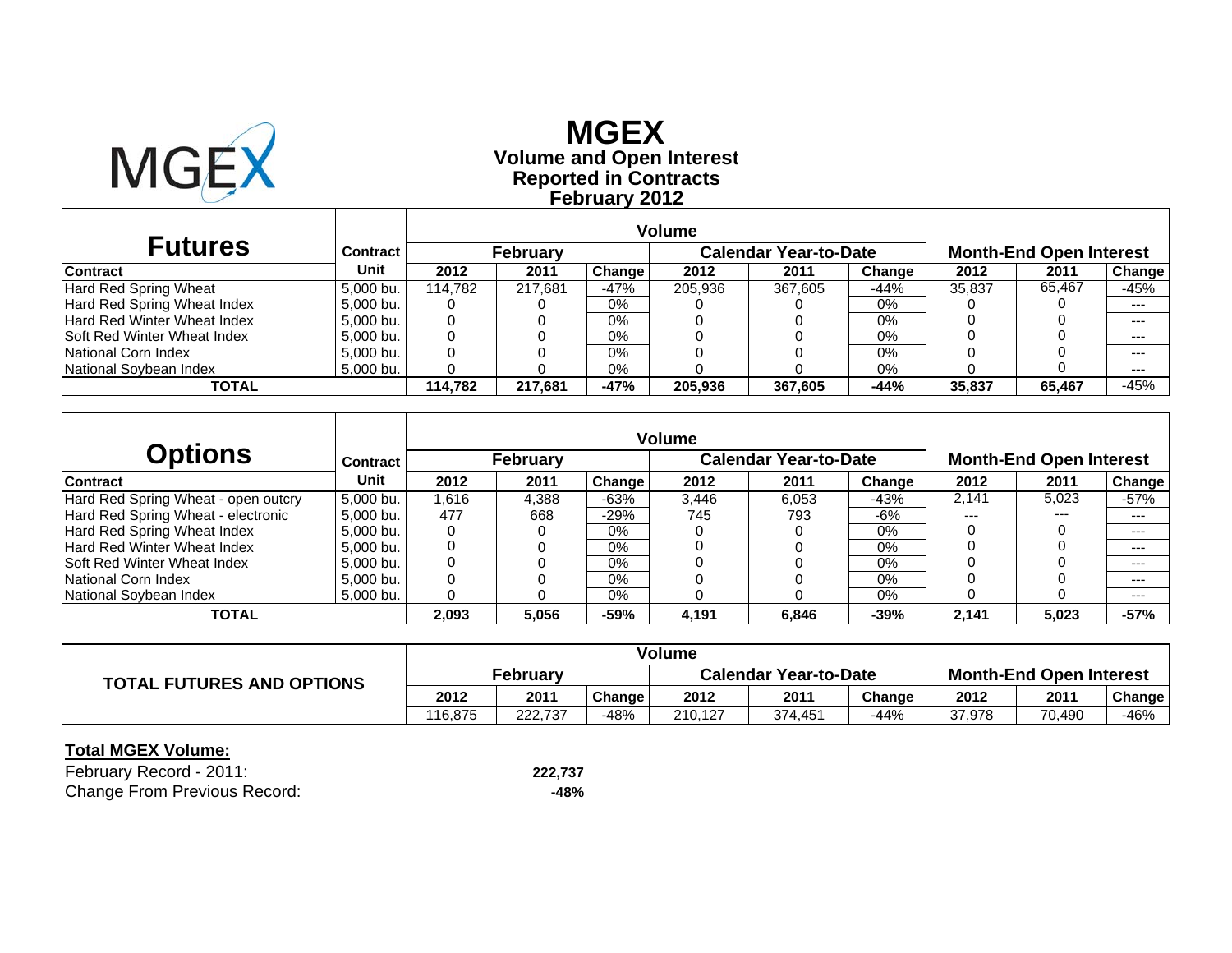

### **Reported in Contracts Volume and Open Interest MGEXMarch 2012**

| <b>Futures</b>                     | <b>Contract</b> |        | <b>March</b> |        |         | <b>Calendar Year-to-Date</b> |        |        | <b>Month-End Open Interest</b> |         |
|------------------------------------|-----------------|--------|--------------|--------|---------|------------------------------|--------|--------|--------------------------------|---------|
| <b>Contract</b>                    | Unit            | 2012   | 2011         | Change | 2012    | 2011                         | Change | 2012   | 2011                           | Change  |
| Hard Red Spring Wheat              | 5.000 bu.       | 80.154 | 150.606      | -47%   | 286.090 | 518.211                      | $-45%$ | 38.588 | 59,065                         | $-35%$  |
| Hard Red Spring Wheat Index        | 5.000 bu.       |        |              | $0\%$  |         |                              | 0%     |        |                                | $---$   |
| Hard Red Winter Wheat Index        | 5.000 bu.       |        |              | $0\%$  |         |                              | $0\%$  |        |                                | $--$    |
| <b>Soft Red Winter Wheat Index</b> | 5.000 bu.       | 0      |              | $0\%$  |         |                              | 0%     |        |                                | $- - -$ |
| National Corn Index                | 5.000 bu.       |        |              | 0%     |         |                              | 0%     |        |                                | $--$    |
| National Sovbean Index             | 5.000 bu.       |        |              | $0\%$  |         |                              | 0%     |        |                                | $--$    |
| TOTAL                              |                 | 80.154 | 150,606      | $-47%$ | 286,090 | 518.211                      | -45%   | 38,588 | 59,065                         | $-35%$  |

|                                     |           |      |              |        | <b>Volume</b> |                              |        |       |                                |        |
|-------------------------------------|-----------|------|--------------|--------|---------------|------------------------------|--------|-------|--------------------------------|--------|
| Options                             | Contract  |      | <b>March</b> |        |               | <b>Calendar Year-to-Date</b> |        |       | <b>Month-End Open Interest</b> |        |
| <b>Contract</b>                     | Unit      | 2012 | 2011         | Change | 2012          | 2011                         | Change | 2012  | 2011                           | Change |
| Hard Red Spring Wheat - open outcry | 5.000 bu. | 490  | 4.121        | $-88%$ | 3,936         | 10.174                       | $-61%$ | 2,529 | 7.401                          | $-66%$ |
| Hard Red Spring Wheat - electronic  | 5,000 bu. | 447  | 341          | 31%    | 1.192         | 1.134                        | 5%     | $---$ | $---$                          | $---$  |
| Hard Red Spring Wheat Index         | 5,000 bu. | 0    |              | 0%     |               |                              | $0\%$  |       |                                | $--$   |
| Hard Red Winter Wheat Index         | 5.000 bu. |      |              | 0%     |               |                              | 0%     |       |                                | $---$  |
| <b>Soft Red Winter Wheat Index</b>  | 5,000 bu. | 0    |              | 0%     |               |                              | $0\%$  |       |                                | $---$  |
| National Corn Index                 | 5.000 bu. | 0    |              | $0\%$  |               |                              | $0\%$  |       |                                | ---    |
| National Soybean Index              | 5,000 bu. | 0    |              | $0\%$  |               |                              | 0%     |       |                                | $---$  |
| <b>TOTAL</b>                        |           | 937  | 4,462        | $-79%$ | 5,128         | 11,308                       | $-55%$ | 2,529 | 7,401                          | -66%   |

|                                  | Volume |         |        |                              |         |        |                                |        |        |
|----------------------------------|--------|---------|--------|------------------------------|---------|--------|--------------------------------|--------|--------|
| <b>TOTAL FUTURES AND OPTIONS</b> | March  |         |        | <b>Calendar Year-to-Date</b> |         |        | <b>Month-End Open Interest</b> |        |        |
|                                  | 2012   | 2011    | Change | 2012                         | 2011    | Change | 2012                           | 2011   | Change |
|                                  | 81.091 | 155.068 | -48%   | 291,218                      | 529.519 | $-45%$ | 41.117                         | 66.466 | -38%   |

| March Record - 2011:                | 155.068 |
|-------------------------------------|---------|
| <b>Change From Previous Record:</b> | -48%    |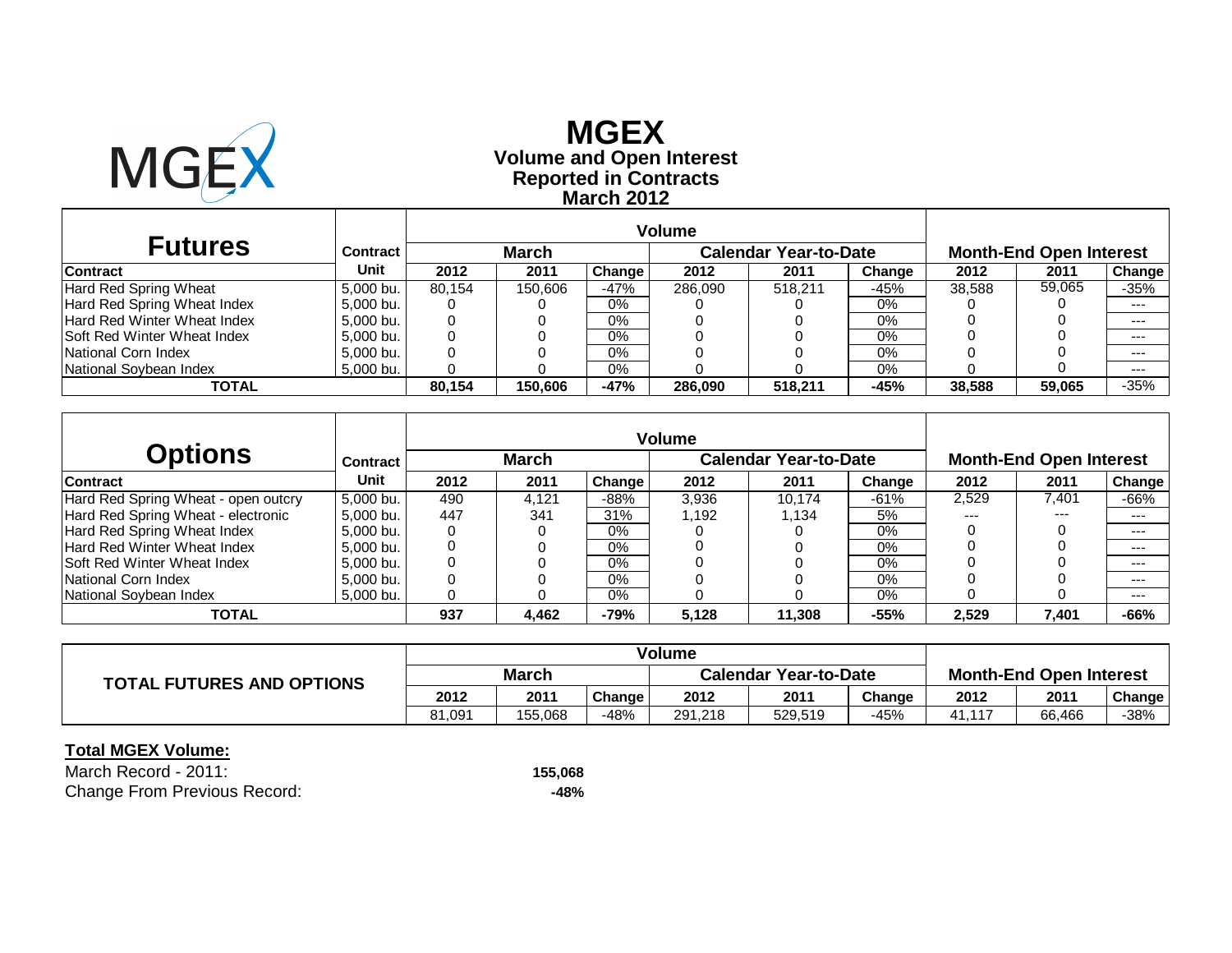

# **Reported in Contracts Volume and Open Interest MGEXApril 2012**

| <b>Futures</b>                     | <b>Contract</b> |         | <b>April</b> |        |         | <b>Calendar Year-to-Date</b> |        |        | <b>Month-End Open Interest</b> |               |
|------------------------------------|-----------------|---------|--------------|--------|---------|------------------------------|--------|--------|--------------------------------|---------------|
| <b>Contract</b>                    | Unit            | 2012    | 2011         | Change | 2012    | 2011                         | Change | 2012   | 2011                           | <b>Change</b> |
| Hard Red Spring Wheat              | 5.000 bu.       | 112.322 | 167.809      | $-33%$ | 398.412 | 686.020                      | $-42%$ | 37.262 | 57.479                         | $-35%$        |
| Hard Red Spring Wheat Index        | 5.000 bu.       |         |              | $0\%$  |         |                              | 0%     |        |                                | $---$         |
| <b>Hard Red Winter Wheat Index</b> | 5.000 bu.       |         |              | $0\%$  |         |                              | 0%     |        |                                | $---$         |
| <b>Soft Red Winter Wheat Index</b> | 5.000 bu.       |         |              | $0\%$  |         |                              | 0%     |        |                                | $--$          |
| National Corn Index                | 5.000 bu.       |         |              | $0\%$  |         |                              | 0%     |        |                                | $--$          |
| National Sovbean Index             | 5.000 bu.       |         |              | 0%     |         |                              | 0%     |        |                                | $---$         |
| TOTAL                              |                 | 112.322 | 167,809      | $-33%$ | 398,412 | 686,020                      | $-42%$ | 37.262 | 57,479                         | $-35%$        |

| Options                             | Contract  |      | April |        |       | <b>Calendar Year-to-Date</b> |        |       | <b>Month-End Open Interest</b> |        |
|-------------------------------------|-----------|------|-------|--------|-------|------------------------------|--------|-------|--------------------------------|--------|
| <b>Contract</b>                     | Unit      | 2012 | 2011  | Change | 2012  | 2011                         | Change | 2012  | 2011                           | Change |
| Hard Red Spring Wheat - open outcry | 5.000 bu. | 622  | 6.390 | $-90%$ | 4,558 | 16.564                       | $-72%$ | 2,244 | 11.426                         | -80%   |
| Hard Red Spring Wheat - electronic  | 5,000 bu. | 94   | 81    | 16%    | .286  | 1.215                        | 6%     | $---$ | $---$                          | $---$  |
| Hard Red Spring Wheat Index         | 5,000 bu. |      |       | $0\%$  |       |                              | $0\%$  |       |                                | $--$   |
| Hard Red Winter Wheat Index         | 5.000 bu. |      |       | $0\%$  |       |                              | 0%     |       |                                | ---    |
| <b>Soft Red Winter Wheat Index</b>  | 5,000 bu. |      |       | $0\%$  |       |                              | $0\%$  |       |                                | $---$  |
| National Corn Index                 | 5.000 bu. |      |       | $0\%$  |       |                              | $0\%$  |       |                                | $--$   |
| National Soybean Index              | 5,000 bu. |      |       | 0%     |       |                              | 0%     |       |                                | $--$   |
| <b>TOTAL</b>                        |           | 716  | 6,471 | $-89%$ | 5,844 | 17.779                       | $-67%$ | 2,244 | 11,426                         | $-80%$ |

|                                  | <b>Volume</b> |         |        |                              |         |        |                                |        |        |
|----------------------------------|---------------|---------|--------|------------------------------|---------|--------|--------------------------------|--------|--------|
| <b>TOTAL FUTURES AND OPTIONS</b> | April         |         |        | <b>Calendar Year-to-Date</b> |         |        | <b>Month-End Open Interest</b> |        |        |
|                                  | 2012          | 2011    | Change | 2012                         | 2011    | Change | 2012                           | 2011   | Change |
|                                  | 113.038       | 174.280 | $-35%$ | 404.256                      | 703.799 | $-43%$ | 39,506                         | 68,905 | -43%   |

| April Record - 2007:                | 182.299 |
|-------------------------------------|---------|
| <b>Change From Previous Record:</b> | -38%    |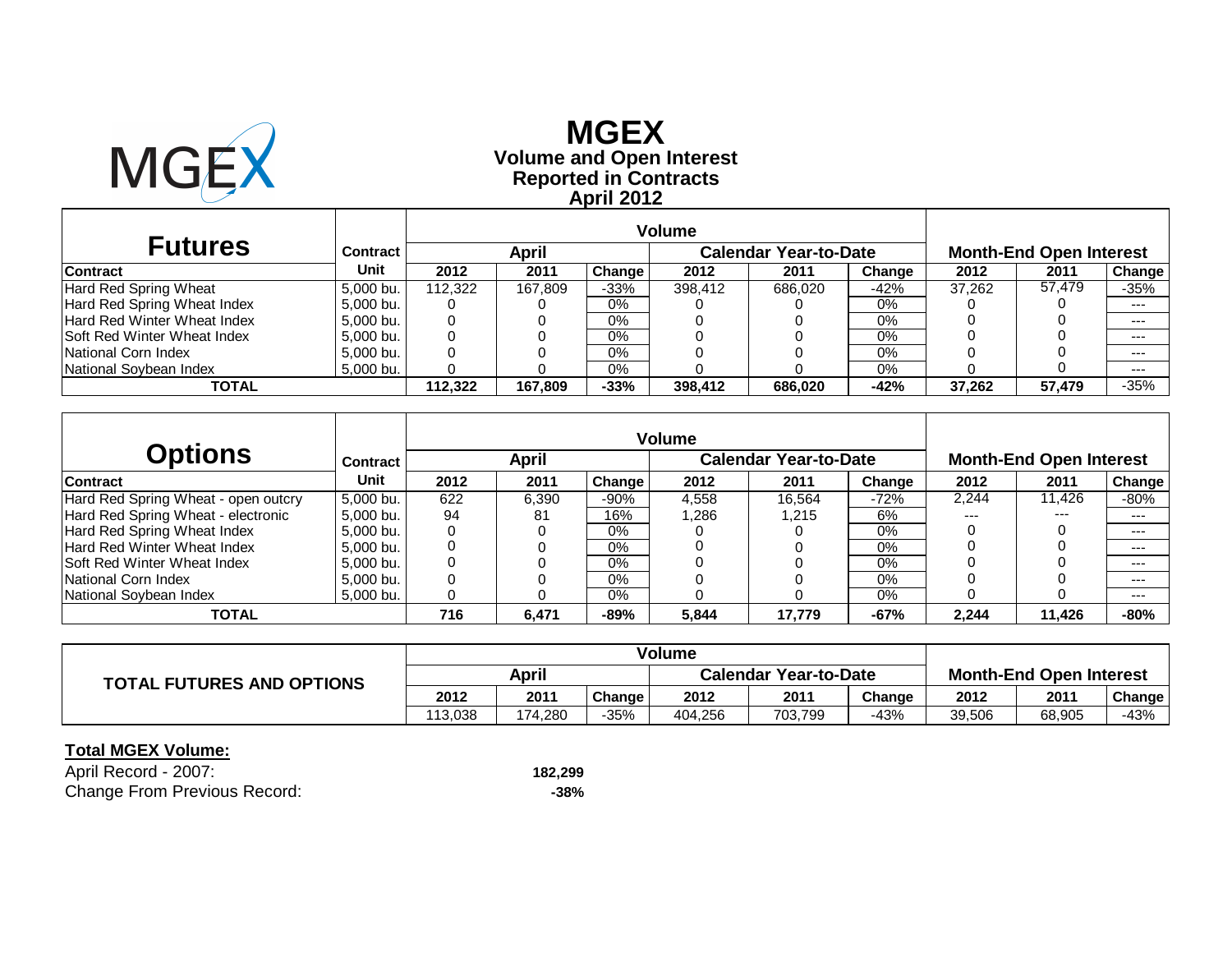

# **Reported in Contracts Volume and Open Interest MGEXMay 2012**

| <b>Futures</b>                     | <b>Contract</b> |        | May     |        |         | <b>Calendar Year-to-Date</b> |        |        | <b>Month-End Open Interest</b> |               |
|------------------------------------|-----------------|--------|---------|--------|---------|------------------------------|--------|--------|--------------------------------|---------------|
| <b>Contract</b>                    | Unit            | 2012   | 2011    | Change | 2012    | 2011                         | Change | 2012   | 2011                           | <b>Change</b> |
| Hard Red Spring Wheat              | 5.000 bu.       | 85.536 | 154.385 | -45%   | 483.948 | 840.405                      | $-42%$ | 38.144 | 58,589                         | $-35%$        |
| Hard Red Spring Wheat Index        | 5.000 bu.       |        |         | $0\%$  |         |                              | 0%     |        |                                | $---$         |
| Hard Red Winter Wheat Index        | 5.000 bu.       | 0      |         | $0\%$  |         |                              | $0\%$  |        |                                | $---$         |
| <b>Soft Red Winter Wheat Index</b> | 5.000 bu.       | 0      |         | $0\%$  |         |                              | 0%     |        |                                | $- - -$       |
| National Corn Index                | 5.000 bu.       |        |         | $0\%$  |         |                              | 0%     |        |                                | $---$         |
| National Sovbean Index             | 5.000 bu.       |        |         | $0\%$  |         |                              | 0%     |        |                                | $---$         |
| TOTAL                              |                 | 85.536 | 154,385 | -45%   | 483,948 | 840,405                      | -42%   | 38,144 | 58,589                         | $-35%$        |

| <b>Options</b>                      | <b>Contract</b> |       | May   |        |       | <b>Calendar Year-to-Date</b> |        |         | <b>Month-End Open Interest</b> |         |
|-------------------------------------|-----------------|-------|-------|--------|-------|------------------------------|--------|---------|--------------------------------|---------|
| <b>Contract</b>                     | Unit            | 2012  | 2011  | Change | 2012  | 2011                         | Change | 2012    | 2011                           | Change  |
| Hard Red Spring Wheat - open outcry | 5.000 bu.       | 2.109 | .575  | 34%    | 6,667 | 18.139                       | $-63%$ | 3,851   | 11.784                         | $-67\%$ |
| Hard Red Spring Wheat - electronic  | 5.000 bu.       | 237   | 156   | 52%    | .523  | 1,371                        | 11%    | $- - -$ | ---                            | $- - -$ |
| Hard Red Spring Wheat Index         | 5.000 bu.       |       |       | $0\%$  |       |                              | $0\%$  |         |                                | $- - -$ |
| Hard Red Winter Wheat Index         | 5.000 bu.       |       |       | $0\%$  |       |                              | 0%     |         |                                | $---$   |
| <b>Soft Red Winter Wheat Index</b>  | 5,000 bu.       |       |       | 0%     |       |                              | $0\%$  |         |                                | $---$   |
| National Corn Index                 | 5.000 bu.       |       |       | 0%     |       |                              | $0\%$  |         |                                | $- - -$ |
| National Soybean Index              | 5,000 bu.       |       |       | 0%     |       |                              | 0%     |         |                                | $---$   |
| <b>TOTAL</b>                        |                 | 2,346 | 1,731 | 36%    | 8,190 | 19,510                       | $-58%$ | 3,851   | 11,784                         | $-67%$  |

|                                  | Volume |         |        |                              |         |        |                                |        |        |
|----------------------------------|--------|---------|--------|------------------------------|---------|--------|--------------------------------|--------|--------|
| <b>TOTAL FUTURES AND OPTIONS</b> | May    |         |        | <b>Calendar Year-to-Date</b> |         |        | <b>Month-End Open Interest</b> |        |        |
|                                  | 2012   | 2011    | Change | 2012                         | 2011    | Change | 2012                           | 2011   | Change |
|                                  | 87.882 | 156,116 | $-44%$ | 492,138                      | 859,915 | -43%   | 41,995                         | 70,373 | $-40%$ |

| May Record - 2011:                  | 156.116 |
|-------------------------------------|---------|
| <b>Change From Previous Record:</b> | -44%    |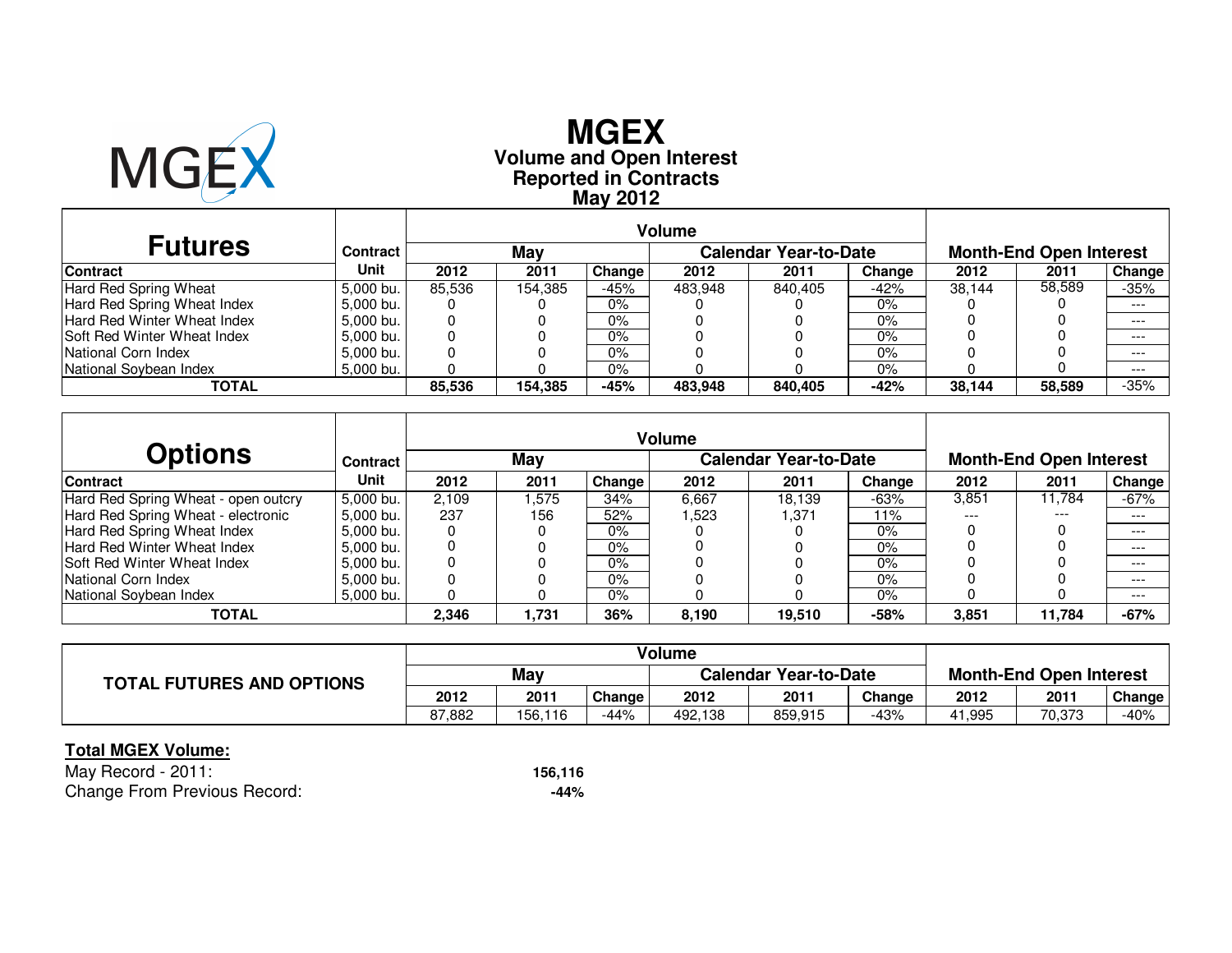

### **Reported in Contracts Volume and Open Interest MGEXJune 2012**

| <b>Futures</b>                     | Contract  |         | June    |        |         | <b>Calendar Year-to-Date</b> |        |        | <b>Month-End Open Interest</b> |               |
|------------------------------------|-----------|---------|---------|--------|---------|------------------------------|--------|--------|--------------------------------|---------------|
| <b>Contract</b>                    | Unit      | 2012    | 2011    | Change | 2012    | 2011                         | Change | 2012   | 2011                           | <b>Change</b> |
| Hard Red Spring Wheat              | 5.000 bu. | 110.144 | 210.591 | -48%   | 594.092 | .050.996                     | $-43%$ | 31.050 | 62.168                         | -50%          |
| Hard Red Spring Wheat Index        | 5,000 bu. |         |         | $0\%$  |         |                              | $0\%$  |        |                                | $- - -$       |
| Hard Red Winter Wheat Index        | 5.000 bu. |         |         | $0\%$  |         |                              | 0%     |        |                                | $- - -$       |
| <b>Soft Red Winter Wheat Index</b> | 5.000 bu. |         |         | $0\%$  |         |                              | 0%     |        |                                | $- - -$       |
| National Corn Index                | 5,000 bu. |         |         | 0%     |         |                              | 0%     |        |                                | $- - -$       |
| National Soybean Index             | 5,000 bu. |         |         | 0%     |         |                              | 0%     |        |                                | $- - -$       |
| TOTAL                              |           | 110.144 | 210,591 | -48%   | 594.092 | 1.050.996                    | $-43%$ | 31.050 | 62,168                         | $-50%$        |

|                                     |                 |       |       |        | <b>Volume</b> |                       |        |       |                                |        |
|-------------------------------------|-----------------|-------|-------|--------|---------------|-----------------------|--------|-------|--------------------------------|--------|
| <b>Options</b>                      | <b>Contract</b> |       | June  |        |               | Calendar Year-to-Date |        |       | <b>Month-End Open Interest</b> |        |
| <b>Contract</b>                     | Unit            | 2012  | 2011  | Change | 2012          | 2011                  | Change | 2012  | 2011                           | Change |
| Hard Red Spring Wheat - open outcry | 5.000 bu.       | .519  | 4.533 | $-66%$ | 8.186         | 22.672                | $-64%$ | 2,297 | 9,618                          | -76%   |
| Hard Red Spring Wheat - electronic  | 5,000 bu.       | 300   | 457   | -34%   | l.823         | l.828                 | 0%     | $---$ | $- - -$                        | $---$  |
| Hard Red Spring Wheat Index         | 5,000 bu.       |       |       | $0\%$  |               |                       | 0%     |       |                                | $---$  |
| Hard Red Winter Wheat Index         | 5.000 bu.       |       |       | 0%     |               |                       | 0%     |       |                                | $---$  |
| <b>Soft Red Winter Wheat Index</b>  | 5.000 bu.       |       |       | $0\%$  |               |                       | 0%     |       |                                | $---$  |
| National Corn Index                 | 5.000 bu.       |       |       | 0%     |               |                       | 0%     |       |                                | $---$  |
| National Soybean Index              | 5,000 bu.       |       |       | 0%     |               |                       | 0%     |       |                                | $---$  |
| <b>TOTAL</b>                        |                 | 819.ا | 4,990 | -64%   | 10,009        | 24.500                | $-59%$ | 2,297 | 9,618                          | $-76%$ |

|                                  | Volume  |         |               |                              |          |        |                                |        |        |
|----------------------------------|---------|---------|---------------|------------------------------|----------|--------|--------------------------------|--------|--------|
| <b>TOTAL FUTURES AND OPTIONS</b> | June    |         |               | <b>Calendar Year-to-Date</b> |          |        | <b>Month-End Open Interest</b> |        |        |
|                                  | 2012    | 2011    | <b>Change</b> | 2012                         | 2011     | Change | 2012                           | 2011   | Change |
|                                  | 111.963 | 215.581 | -48%          | 604.101                      | .075.496 | -44%   | 33,347                         | 786، ا | -54%   |

| June Record - 2011:                 | 215.581 |
|-------------------------------------|---------|
| <b>Change From Previous Record:</b> | -48%    |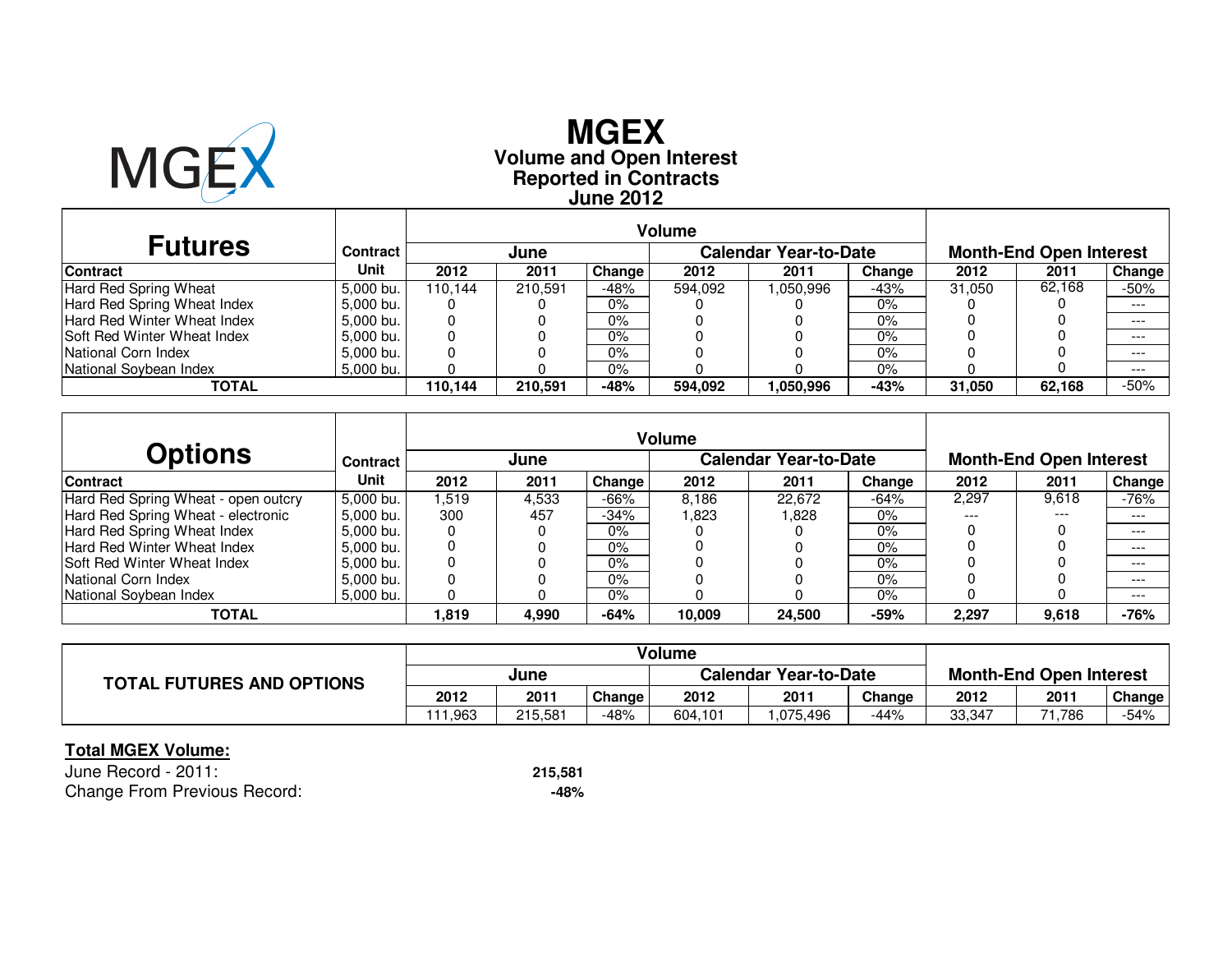

# **Reported in Contracts Volume and Open Interest MGEXJuly 2012**

| <b>Futures</b>                     | <b>Contract</b> |        | July    |        |         | <b>Calendar Year-to-Date</b> |        | <b>Month-End Open Interest</b> |        |         |  |
|------------------------------------|-----------------|--------|---------|--------|---------|------------------------------|--------|--------------------------------|--------|---------|--|
| <b>Contract</b>                    | Unit            | 2012   | 2011    | Change | 2012    | 2011                         | Change | 2012                           | 2011   | Change  |  |
| Hard Red Spring Wheat              | 5.000 bu.       | 99.762 | 123.869 | $-19%$ | 693.854 | 1,174,865                    | $-41%$ | 39.085                         | 55,395 | $-29\%$ |  |
| Hard Red Spring Wheat Index        | 5.000 bu.       |        |         | $0\%$  |         |                              | 0%     |                                |        | $---$   |  |
| Hard Red Winter Wheat Index        | 5.000 bu.       | 0      |         | $0\%$  |         |                              | 0%     |                                |        | $- - -$ |  |
| <b>Soft Red Winter Wheat Index</b> | 5.000 bu.       | 0      |         | $0\%$  |         |                              | 0%     |                                |        | $---$   |  |
| National Corn Index                | 5.000 bu.       |        |         | 0%     |         |                              | 0%     |                                |        | $---$   |  |
| National Sovbean Index             | 5.000 bu.       |        |         | $0\%$  |         |                              | 0%     |                                |        | $---$   |  |
| TOTAL                              |                 | 99.762 | 123,869 | $-19%$ | 693,854 | 1,174,865                    | $-41%$ | 39,085                         | 55,395 | $-29%$  |  |

|                                     |                 | <b>Volume</b><br><b>Calendar Year-to-Date</b> |       |        |        |        |        |       |                                |         |
|-------------------------------------|-----------------|-----------------------------------------------|-------|--------|--------|--------|--------|-------|--------------------------------|---------|
| <b>Options</b>                      | <b>Contract</b> |                                               | July  |        |        |        |        |       | <b>Month-End Open Interest</b> |         |
| <b>Contract</b>                     | Unit            | 2012                                          | 2011  | Change | 2012   | 2011   | Change | 2012  | 2011                           | Change  |
| Hard Red Spring Wheat - open outcry | 5.000 bu.       | .618                                          | 3.454 | $-53%$ | 9.804  | 26.126 | $-62%$ | 3,604 | 10,688                         | -66%    |
| Hard Red Spring Wheat - electronic  | 5,000 bu.       | 220                                           | 174   | 26%    | 2.043  | 2.002  | 2%     | ---   | ---                            | $---$   |
| Hard Red Spring Wheat Index         | 5.000 bu.       |                                               |       | 0%     |        |        | $0\%$  |       |                                | $---$   |
| Hard Red Winter Wheat Index         | 5.000 bu.       |                                               |       | 0%     |        |        | 0%     |       |                                | $- - -$ |
| <b>Soft Red Winter Wheat Index</b>  | 5.000 bu.       |                                               |       | 0%     |        |        | 0%     |       |                                | $---$   |
| National Corn Index                 | 5.000 bu.       |                                               |       | 0%     |        |        | $0\%$  |       |                                | $---$   |
| National Soybean Index              | 5,000 bu.       |                                               |       | 0%     |        |        | 0%     |       |                                | $---$   |
| <b>TOTAL</b>                        |                 | 1,838                                         | 3,628 | $-49%$ | 11,847 | 28,128 | $-58%$ | 3,604 | 10,688                         | -66%    |

|                                  |         |         |               | Volume  |                              |                                |        |        |        |
|----------------------------------|---------|---------|---------------|---------|------------------------------|--------------------------------|--------|--------|--------|
| <b>TOTAL FUTURES AND OPTIONS</b> | July    |         |               |         | <b>Calendar Year-to-Date</b> | <b>Month-End Open Interest</b> |        |        |        |
|                                  | 2012    | 2011    | <b>Change</b> | 2012    | 2011                         | Change                         | 2012   | 2011   | Change |
|                                  | 101.600 | 127.497 | $-20%$        | 705,701 | ,202,993                     | $-41%$                         | 42.689 | 66,083 | $-35%$ |

| July Record - 2006:                 | 174,827 |
|-------------------------------------|---------|
| <b>Change From Previous Record:</b> | -42%    |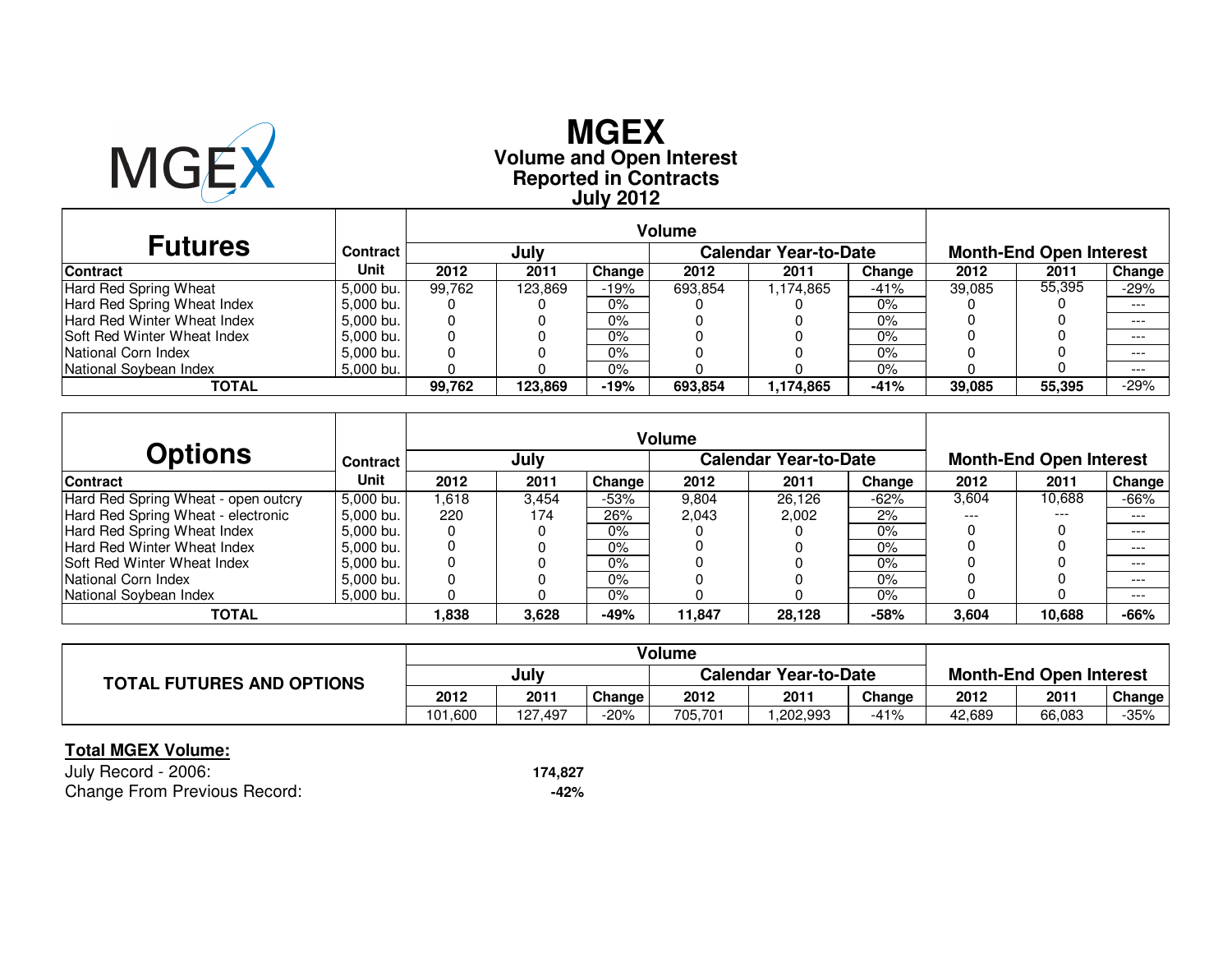

# **Reported in Contracts Volume and Open Interest MGEXAugust 2012**

| <b>Futures</b>                     | Contract  |         | <b>August</b><br><b>Change</b><br>2012<br>2011 |        |         | <b>Calendar Year-to-Date</b> |        |        | <b>Month-End Open Interest</b> |         |
|------------------------------------|-----------|---------|------------------------------------------------|--------|---------|------------------------------|--------|--------|--------------------------------|---------|
| <b>Contract</b>                    | Unit      |         |                                                |        | 2012    | 2011                         | Change | 2012   | 2011                           | Change  |
| Hard Red Spring Wheat              | 5.000 bu. | 132.883 | 176.616                                        | -25%   | 826.737 | 1,351,481                    | $-39%$ | 39.544 | 42.128                         | -6%     |
| Hard Red Spring Wheat Index        | 5.000 bu. | Ü       |                                                | $0\%$  |         |                              | 0%     |        |                                | $---$   |
| <b>Hard Red Winter Wheat Index</b> | 5.000 bu. | O       |                                                | $0\%$  |         |                              | 0%     |        |                                | $---$   |
| Apple Juice Concentrate            | 5.000 bu. | 17      | ---                                            | ---    |         | ---                          | $---$  | 10     | $---$                          | $---$   |
| <b>Soft Red Winter Wheat Index</b> | 5.000 bu. | 0       |                                                | $0\%$  |         |                              | 0%     |        |                                | $- - -$ |
| National Corn Index                | 5.000 bu. |         |                                                | $0\%$  |         |                              | 0%     |        |                                | $---$   |
| National Sovbean Index             | 5.000 bu. |         |                                                | $0\%$  |         |                              | 0%     |        |                                | $---$   |
| <b>TOTAL</b>                       |           | 132.900 | 176.616                                        | $-25%$ | 826.754 | 1,351,481                    | $-39%$ | 39,554 | 42.128                         | $-6%$   |

|                                      |                 | <b>Volume</b> |               |        |        |                              |        |                                |       |        |  |
|--------------------------------------|-----------------|---------------|---------------|--------|--------|------------------------------|--------|--------------------------------|-------|--------|--|
| <b>Options</b>                       | <b>Contract</b> |               | <b>August</b> |        |        | <b>Calendar Year-to-Date</b> |        | <b>Month-End Open Interest</b> |       |        |  |
| <b>Contract</b>                      | Unit            | 2012          | 2011          | Change | 2012   | 2011                         | Change | 2012                           | 2011  | Change |  |
| Hard Red Spring Wheat - open outcry  | 5.000 bu.       | 976           | 2.921         | $-67%$ | 10.780 | 29.047                       | $-63%$ | 2.497                          | 4,346 | -43%   |  |
| Hard Red Spring Wheat - electronic   | 5.000 bu.       | 84            | .186          | $-93%$ | 2.127  | 3.188                        | $-33%$ | $---$                          | ---   | ---    |  |
| Hard Red Spring Wheat Index          | 5.000 bu.       |               |               | 0%     |        |                              | 0%     |                                |       | $---$  |  |
| Hard Red Winter Wheat Index          | 5.000 bu.       |               |               | 0%     |        |                              | 0%     |                                |       | ---    |  |
| Apple Juice Concentrate - electronic | 5,000 bu.       |               | ---           | $---$  |        |                              | $---$  |                                | ---   | $---$  |  |
| <b>Soft Red Winter Wheat Index</b>   | 5.000 bu.       |               |               | 0%     |        |                              | $0\%$  |                                |       | $---$  |  |
| National Corn Index                  | 5.000 bu.       |               |               | 0%     |        |                              | 0%     |                                |       | ---    |  |
| National Soybean Index               | 5,000 bu.       |               |               | 0%     |        |                              | $0\%$  |                                |       | $---$  |  |
| <b>TOTAL</b>                         |                 | ,060          | 4,107         | $-74%$ | 12,907 | 32.235                       | $-60%$ | 2,497                          | 4,346 | $-43%$ |  |

|                                  |               |         |               | Volume                       |          |        |                                |        |        |
|----------------------------------|---------------|---------|---------------|------------------------------|----------|--------|--------------------------------|--------|--------|
| <b>TOTAL FUTURES AND OPTIONS</b> | <b>August</b> |         |               | <b>Calendar Year-to-Date</b> |          |        | <b>Month-End Open Interest</b> |        |        |
|                                  | 2012          | 2011    | <b>Change</b> | 2012                         | 2011     | Change | 2012                           | 2011   | Change |
|                                  | 133.960       | 180.723 | $-26\%$       | 839.661                      | .383,716 | -39%   | 42.051                         | 46.474 | $-10%$ |

### **Total MGEX Volume:**

 August Record - 2007: **216,593** $-38%$ Change From Previous Record:**-38%**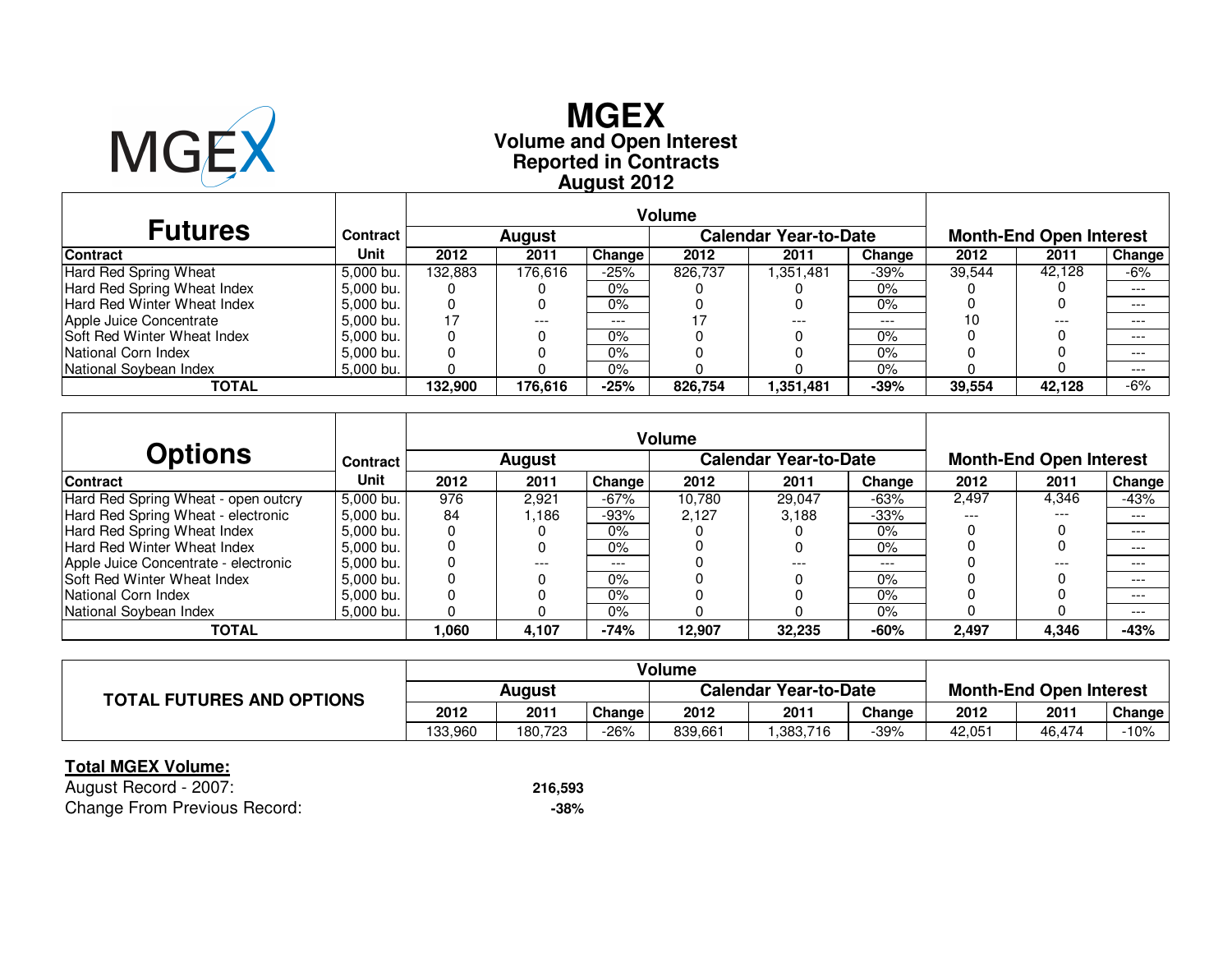

# **Reported in Contracts Volume and Open Interest MGEXSeptember 2012**

|                                    |                 |        |                  |        | <b>Volume</b> |                              |         |        |                                |               |
|------------------------------------|-----------------|--------|------------------|--------|---------------|------------------------------|---------|--------|--------------------------------|---------------|
| <b>Futures</b>                     | <b>Contract</b> |        | <b>September</b> |        |               | <b>Calendar Year-to-Date</b> |         |        | <b>Month-End Open Interest</b> |               |
| <b>Contract</b>                    | Unit            | 2012   | 2011             | Change | 2012          | 2011                         | Change  | 2012   | 2011                           | <b>Change</b> |
| Apple Juice Concentrate            | 5.000 bu.       | 13     | $---$            | $---$  | -30           | ---                          | $- - -$ |        | $---$                          | $---$         |
| Hard Red Spring Wheat              | 5.000 bu.       | 86.728 | 118.553          | -27%   | 913.465       | 1,470,034                    | $-38%$  | 43.455 | 42.139                         | 3%            |
| Hard Red Spring Wheat Index        | 5.000 bu.       | O      |                  | $0\%$  |               |                              | 0%      |        |                                | $---$         |
| Hard Red Winter Wheat Index        | 5.000 bu.       | 0      |                  | 0%     |               |                              | 0%      |        |                                | $- - -$       |
| National Corn Index                | 5.000 bu.       | 0      |                  | $0\%$  |               |                              | 0%      |        |                                | $---$         |
| National Soybean Index             | 5.000 bu.       | 0      |                  | 0%     |               |                              | 0%      |        |                                | $---$         |
| <b>Soft Red Winter Wheat Index</b> | 5.000 bu.       |        |                  | $0\%$  |               |                              | 0%      |        |                                | $---$         |
| <b>TOTAL</b>                       |                 | 86.741 | 118,553          | $-27%$ | 913,495       | 1,470,034                    | $-38%$  | 43.466 | 42,139                         | 3%            |

|                                      |                 |       |                  |        | <b>Volume</b> |                              |        |       |                                |        |
|--------------------------------------|-----------------|-------|------------------|--------|---------------|------------------------------|--------|-------|--------------------------------|--------|
| <b>Options</b>                       | <b>Contract</b> |       | <b>September</b> |        |               | <b>Calendar Year-to-Date</b> |        |       | <b>Month-End Open Interest</b> |        |
| <b>Contract</b>                      | Unit            | 2012  | 2011             | Change | 2012          | 2011                         | Change | 2012  | 2011                           | Change |
| Apple Juice Concentrate - electronic | 5,000 bu.       | O     | $---$            | ---    |               | ---                          | ---    |       | $---$                          | $---$  |
| Hard Red Spring Wheat - open outcry  | 5.000 bu.       | 970   | 2,203            | -56%   | 11.750        | 31,250                       | $-62%$ | 3,347 | 6,893                          | $-51%$ |
| Hard Red Spring Wheat - electronic   | 5.000 bu.       | 48    | 2.145            | -98%   | 2.175         | 5.333                        | $-59%$ | $---$ |                                | $---$  |
| Hard Red Spring Wheat Index          | 5.000 bu.       |       |                  | 0%     |               |                              | 0%     |       |                                | $---$  |
| Hard Red Winter Wheat Index          | 5.000 bu.       |       |                  | 0%     |               |                              | $0\%$  |       |                                | $---$  |
| National Corn Index                  | 5.000 bu.       | 0     |                  | $0\%$  |               |                              | $0\%$  |       |                                | $---$  |
| National Soybean Index               | 5.000 bu.       |       |                  | 0%     |               |                              | $0\%$  |       |                                | $---$  |
| <b>Soft Red Winter Wheat Index</b>   | 5,000 bu.       |       |                  | 0%     |               |                              | 0%     |       |                                | $---$  |
| <b>TOTAL</b>                         |                 | 1.018 | 4,348            | $-77%$ | 13,925        | 36,583                       | $-62%$ | 3,347 | 6,893                          | $-51%$ |

|                                  |           |         |        | Volume                       |          |        |                                |        |        |  |
|----------------------------------|-----------|---------|--------|------------------------------|----------|--------|--------------------------------|--------|--------|--|
| <b>TOTAL FUTURES AND OPTIONS</b> | September |         |        | <b>Calendar Year-to-Date</b> |          |        | <b>Month-End Open Interest</b> |        |        |  |
|                                  | 2012      | 2011    | Change | 2012                         | 2011     | Change | 2012                           | 2011   | Change |  |
|                                  | 87.759    | 122.901 | 29%    | 927,420                      | .506.617 | -38%   | 46.813                         | 49,032 | -5%    |  |

### **Total MGEX Volume:**

 September Record - 2002: **162,596** $-46%$ Change From Previous Record:**-46%**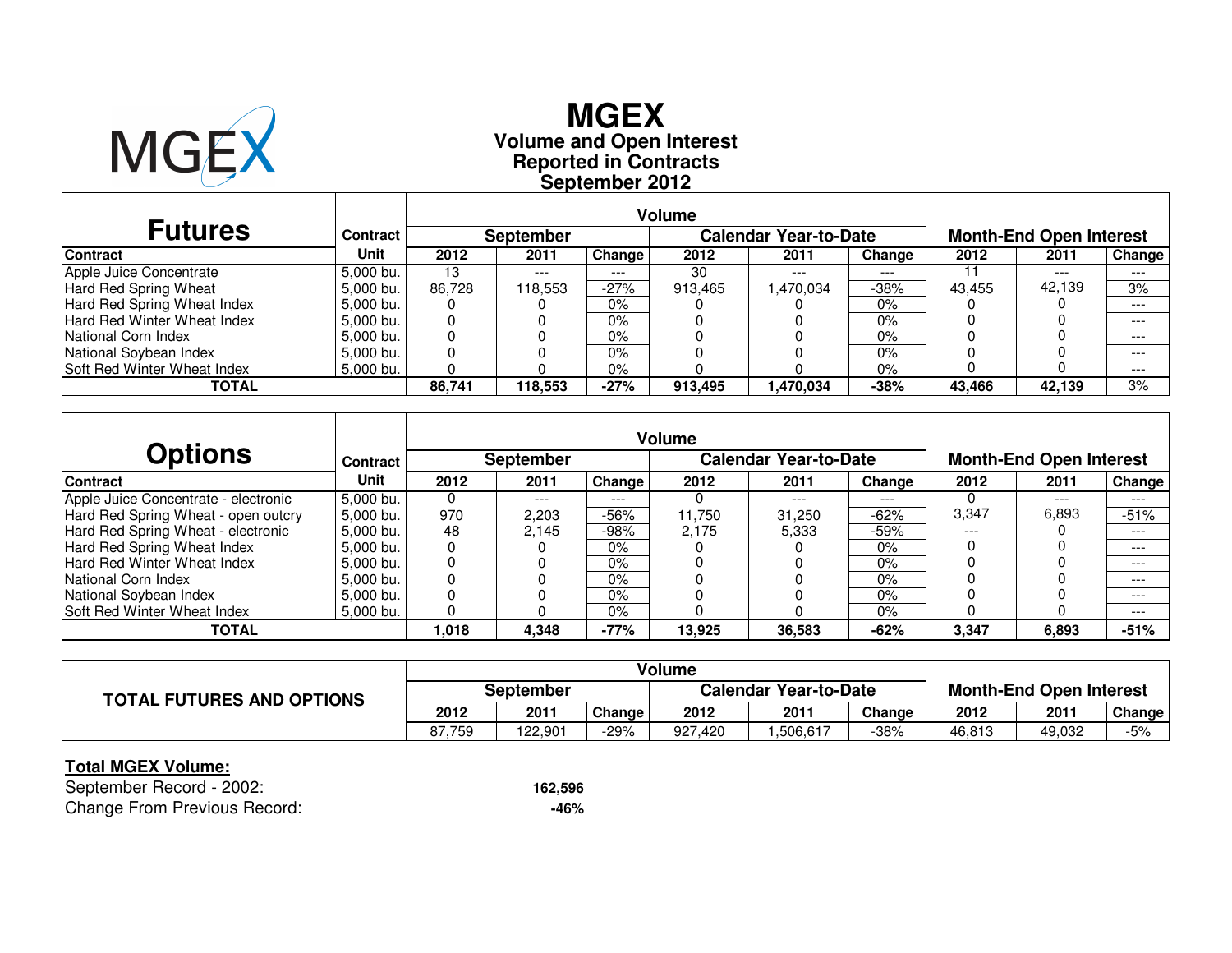

# **Reported in Contracts Volume and Open Interest MGEXOctober 2012**

| <b>Futures</b>                     | Contract  |         | October |         |           | <b>Calendar Year-to-Date</b> |         |        | <b>Month-End Open Interest</b> |         |
|------------------------------------|-----------|---------|---------|---------|-----------|------------------------------|---------|--------|--------------------------------|---------|
| <b>Contract</b>                    | Unit      | 2012    | 2011    | Change  | 2012      | 2011                         | Change  | 2012   | 2011                           | Change  |
| Apple Juice Concentrate            | 5.000 bu. | 16      | $---$   | $- - -$ | 46        | $- - -$                      | $- - -$ |        | $---$                          | $---$   |
| Hard Red Spring Wheat              | 5.000 bu. | 106.356 | 88.796  | 20%     | 019.821.ا | 1,558,830                    | $-35%$  | 42.843 | 42,315                         | 1%      |
| Hard Red Spring Wheat Index        | 5.000 bu. |         |         | $0\%$   |           |                              | 0%      |        |                                | $---$   |
| <b>Hard Red Winter Wheat Index</b> | 5.000 bu. | 0       |         | 0%      |           |                              | 0%      |        |                                | $---$   |
| National Corn Index                | 5.000 bu. | 0       |         | 0%      |           |                              | 0%      |        |                                | $- - -$ |
| National Soybean Index             | 5.000 bu. | 0       |         | $0\%$   |           |                              | 0%      |        |                                | $---$   |
| <b>Soft Red Winter Wheat Index</b> | 5.000 bu. |         |         | $0\%$   |           |                              | 0%      |        |                                | $---$   |
| <b>TOTAL</b>                       |           | 106.372 | 88,796  | 20%     | 1,019,867 | 1,558,830                    | $-35%$  | 42.852 | 42.315                         | 1%      |

|                                     |                 |      |                |        | <b>Volume</b> |                              |        |       |                                |               |
|-------------------------------------|-----------------|------|----------------|--------|---------------|------------------------------|--------|-------|--------------------------------|---------------|
| <b>Options</b>                      | <b>Contract</b> |      | <b>October</b> |        |               | <b>Calendar Year-to-Date</b> |        |       | <b>Month-End Open Interest</b> |               |
| <b>Contract</b>                     | Unit            | 2012 | 2011           | Change | 2012          | 2011                         | Change | 2012  | 2011                           | <b>Change</b> |
| Apple Juice Concentrate             | 5.000 bu.       | O    | $---$          | ---    |               | ---                          | ---    |       | $---$                          | $---$         |
| Hard Red Spring Wheat - open outcry | 5.000 bu.       | 409  | 2,412          | $-83%$ | 12.159        | 33,662                       | $-64%$ | 3,465 | 6,979                          | $-50%$        |
| Hard Red Spring Wheat - electronic  | 5.000 bu.       | 15   | .197           | -99%   | 2.190         | 6.530                        | $-66%$ | $---$ |                                | $---$         |
| Hard Red Spring Wheat Index         | 5,000 bu.       |      |                | 0%     |               |                              | 0%     |       |                                | $---$         |
| Hard Red Winter Wheat Index         | 5,000 bu.       |      |                | 0%     |               |                              | $0\%$  |       |                                | $---$         |
| <b>National Corn Index</b>          | 5.000 bu.       | 0    |                | 0%     |               |                              | $0\%$  |       |                                | $- - -$       |
| National Soybean Index              | 5.000 bu.       |      |                | 0%     |               |                              | $0\%$  |       |                                | $---$         |
| Soft Red Winter Wheat Index         | 5,000 bu.       |      |                | 0%     |               |                              | 0%     |       |                                | $---$         |
| <b>TOTAL</b>                        |                 | 424  | 3,609          | $-88%$ | 14,349        | 40.192                       | $-64%$ | 3,465 | 6,979                          | $-50%$        |

|                                  |         |        |        | Volume                       |          |        |                                |        |        |
|----------------------------------|---------|--------|--------|------------------------------|----------|--------|--------------------------------|--------|--------|
| <b>TOTAL FUTURES AND OPTIONS</b> | October |        |        | <b>Calendar Year-to-Date</b> |          |        | <b>Month-End Open Interest</b> |        |        |
|                                  | 2012    | 2011   | Change | 2012                         | 2011     | Change | 2012                           | 2011   | Change |
|                                  | 106,796 | 92.405 | 16%    | .034.216                     | .599.022 | -35%   | 46,317                         | 49,294 | $-6%$  |

### **Total MGEX Volume:**

 October Record - 2007: **200,448** $-47%$ Change From Previous Record:**-47%**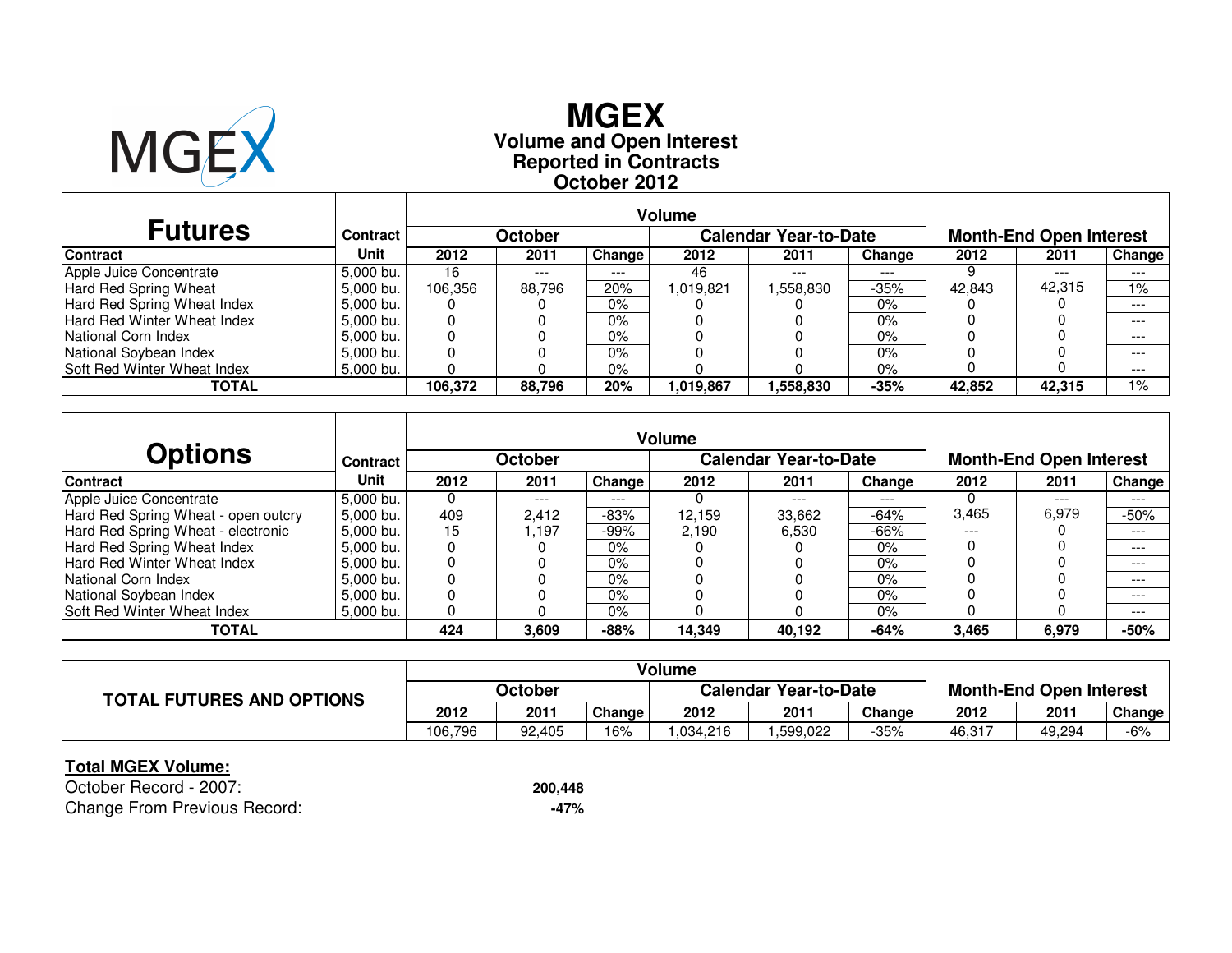

# **Reported in Contracts Volume and Open Interest MGEXNovember 2012**

| <b>Futures</b>                     | Contract  |         | <b>November</b> |        |           | <b>Calendar Year-to-Date</b> | <b>Month-End Open Interest</b> |        |        |        |
|------------------------------------|-----------|---------|-----------------|--------|-----------|------------------------------|--------------------------------|--------|--------|--------|
| <b>Contract</b>                    | Unit      | 2012    | 2011            | Change | 2012      | 2011                         | Change                         | 2012   | 2011   | Change |
| Apple Juice Concentrate            | 5.000 bu. | 33      | $---$           | $---$  | 79        | $---$                        | $---$                          |        | $---$  | $---$  |
| Hard Red Spring Wheat              | 5.000 bu. | 128.226 | 105.444         | 22%    | .148.047  | 1,664,274                    | $-31%$                         | 42.370 | 41,281 | 3%     |
| Hard Red Spring Wheat Index        | 5.000 bu. | O       |                 | $0\%$  |           |                              | 0%                             |        |        | $---$  |
| Hard Red Winter Wheat Index        | 5.000 bu. | 0       |                 | $0\%$  |           |                              | 0%                             |        |        | $---$  |
| National Corn Index                | 5.000 bu. | 0       |                 | $0\%$  |           |                              | 0%                             |        |        | $---$  |
| National Soybean Index             | 5.000 bu. | 0       |                 | $0\%$  |           |                              | 0%                             |        |        | $---$  |
| <b>Soft Red Winter Wheat Index</b> | 5.000 bu. | 0       |                 | $0\%$  |           |                              | 0%                             |        |        | $---$  |
| TOTAL                              |           | 128,259 | 105,444         | 22%    | 1,148,126 | 1,664,274                    | $-31%$                         | 42,387 | 41,281 | 3%     |

|                                     |                 |      |          |        | <b>Volume</b> |                              |        |       |                                |               |  |
|-------------------------------------|-----------------|------|----------|--------|---------------|------------------------------|--------|-------|--------------------------------|---------------|--|
| <b>Options</b>                      | <b>Contract</b> |      | November |        |               | <b>Calendar Year-to-Date</b> |        |       | <b>Month-End Open Interest</b> |               |  |
| Contract                            | Unit            | 2012 | 2011     | Change | 2012          | 2011                         | Change | 2012  | 2011                           | <b>Change</b> |  |
| Apple Juice Concentrate             | 5,000 bu.       | U    | $---$    | ---    |               | ---                          | ---    |       | $---$                          | $---$         |  |
| Hard Red Spring Wheat - open outcry | 5.000 bu.       | 908  | 2.728    | $-67%$ | 13,067        | 36,390                       | $-64%$ | 2,147 | 3,491                          | $-38%$        |  |
| Hard Red Spring Wheat - electronic  | 5.000 bu.       | 12   | 221      | $-95%$ | 2.202         | 6.751                        | $-67%$ | $---$ |                                | $---$         |  |
| Hard Red Spring Wheat Index         | 5.000 bu.       |      |          | 0%     |               |                              | $0\%$  |       |                                | $---$         |  |
| Hard Red Winter Wheat Index         | 5.000 bu.       |      |          | 0%     |               |                              | 0%     |       |                                | $---$         |  |
| National Corn Index                 | 5.000 bu.       | 0    |          | 0%     |               |                              | $0\%$  |       |                                | $---$         |  |
| National Soybean Index              | 5,000 bu.       |      |          | 0%     |               |                              | $0\%$  |       |                                | $---$         |  |
| <b>Soft Red Winter Wheat Index</b>  | 5,000 bu.       |      |          | 0%     |               |                              | $0\%$  |       |                                | $---$         |  |
| <b>TOTAL</b>                        |                 | 920  | 2,949    | $-69%$ | 15,269        | 43,141                       | $-65%$ | 2,147 | 3,491                          | $-38%$        |  |

|                                  |          |         |        | <b>Volume</b>                |         |        |                                |        |        |
|----------------------------------|----------|---------|--------|------------------------------|---------|--------|--------------------------------|--------|--------|
| <b>TOTAL FUTURES AND OPTIONS</b> | November |         |        | <b>Calendar Year-to-Date</b> |         |        | <b>Month-End Open Interest</b> |        |        |
|                                  | 2012     | 2011    | Change | 2012                         | 2011    | Change | 2012                           | 2011   | Change |
|                                  | 129,179  | 108.393 | 19%    | .163.395                     | 707.415 | -32%   | 44.534                         | 44.772 | $-1%$  |

### **Total MGEX Volume:**

 November Record - 2010: **182,718** $-29%$ Change From Previous Record:**-29%**